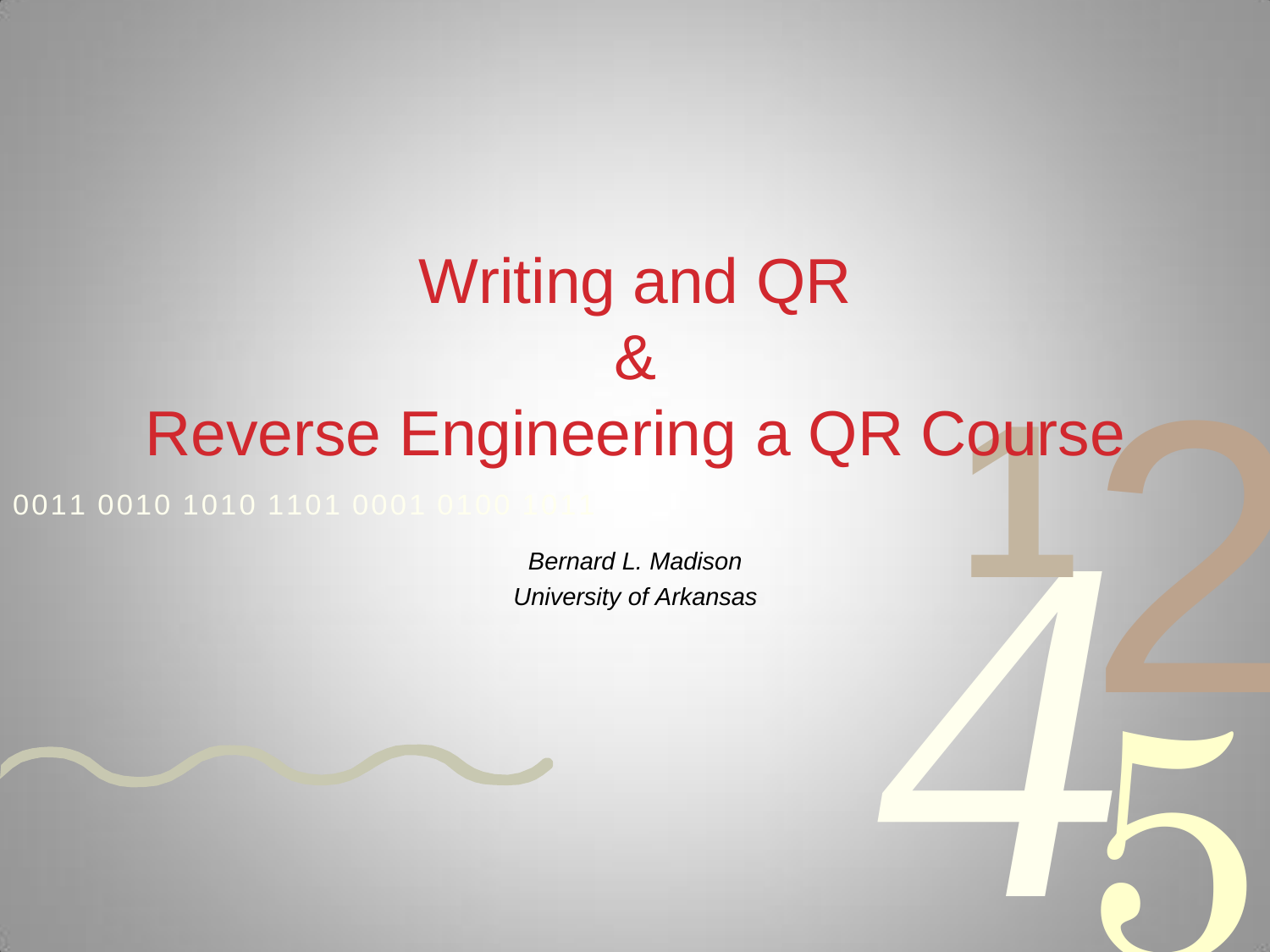# The Arkansas QR Course

 $10011$   $001$  Began in 2004 as NewsMath

- 2 • Progressed through notes and 3 editions of *Casebook* – now taught to about 600 students/year
- Writing & critical reading always central
- **Writing intensive sections**
- **1**<br>023)<br>ebra • Failed linking with Composition 2 (ENGL 1023)
- *4* • Now proposed as alternative to college algebra

- Formal writing component
- A bit more JIT algebra development
- In State minimum core
- Alternative to college algebra
- Expect enrollment to double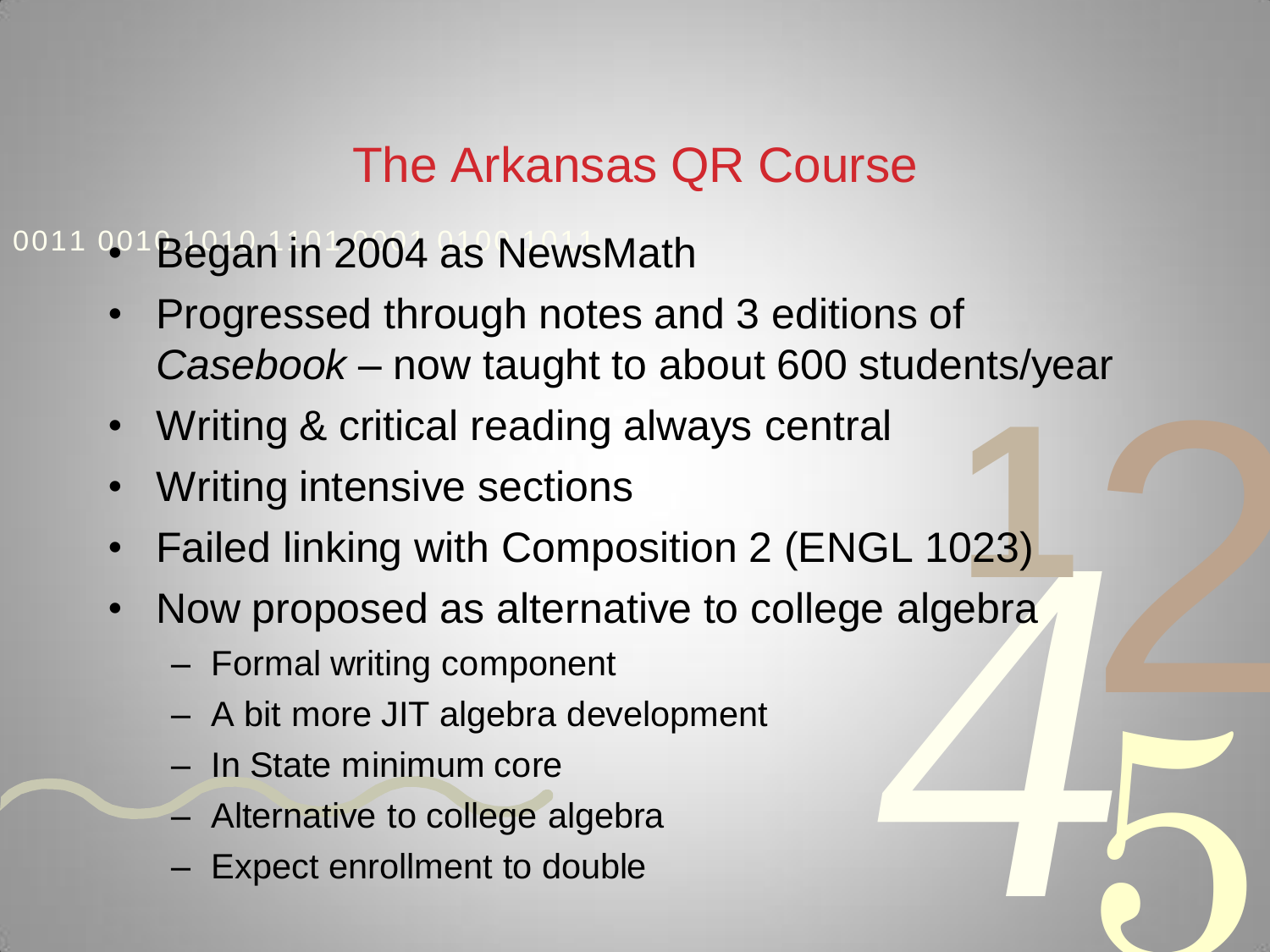Interpretation = Ability to glean and explain mathematical information presented in various forms (e.g. equations, graphs, diagrams, tables, words).

0011 0010 1010 1101 0001 0100 101

Representation = Ability to convert information from one mathematical form (e.g. equations, graphs, diagrams, tables, words) into another.

5

#### Six QLAR Core Competencies

Calculation = Ability to perform arithmetical and mathematical calculations.

and<br>ve<br>|<br>|<br>| **1** Analysis/Synthesis = Ability to make and draw conclusions based on quantitative analysis.

Assumptions = Ability to make and evaluate important assumptions in estimation, modeling, and data analysis.

esses in terms<br>ed, and<br>and Communication = Ability to explain thoughts and processes in terms of what evidence is used, how it is organized, presented, and contextualized.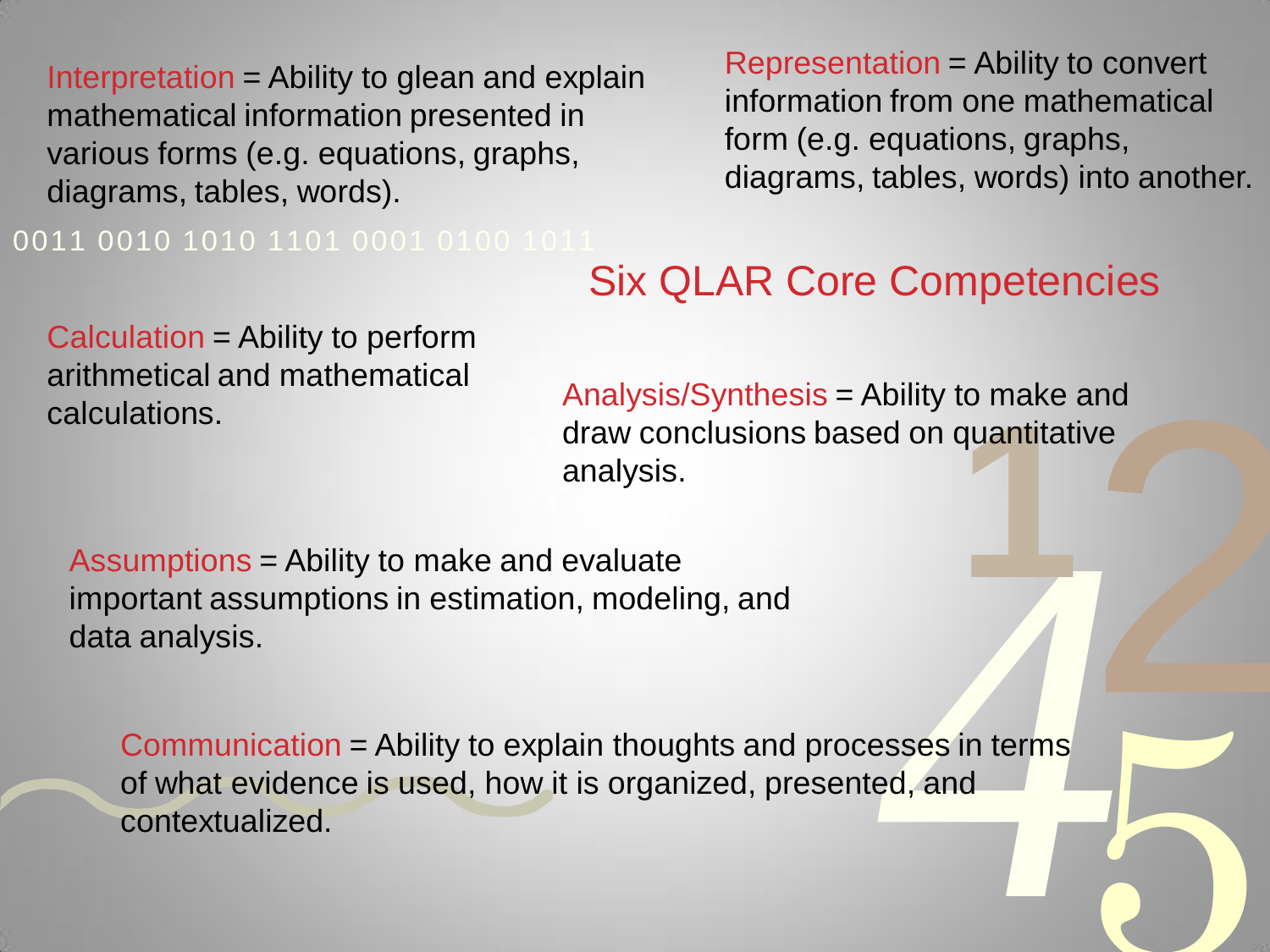# **Core Competencies and the QR Course Casebook**

0011 0010 1010 1101 0001 0100 1011 There are 268 study questions in the 30 case studies in the *Casebook*. Noting that most (1<sup>st</sup> and 2<sup>nd</sup> editions) of the *Casebook* was written before the QL core competencies were articulated, the fractions of the study questions that require each of the six competencies are given in the following table:

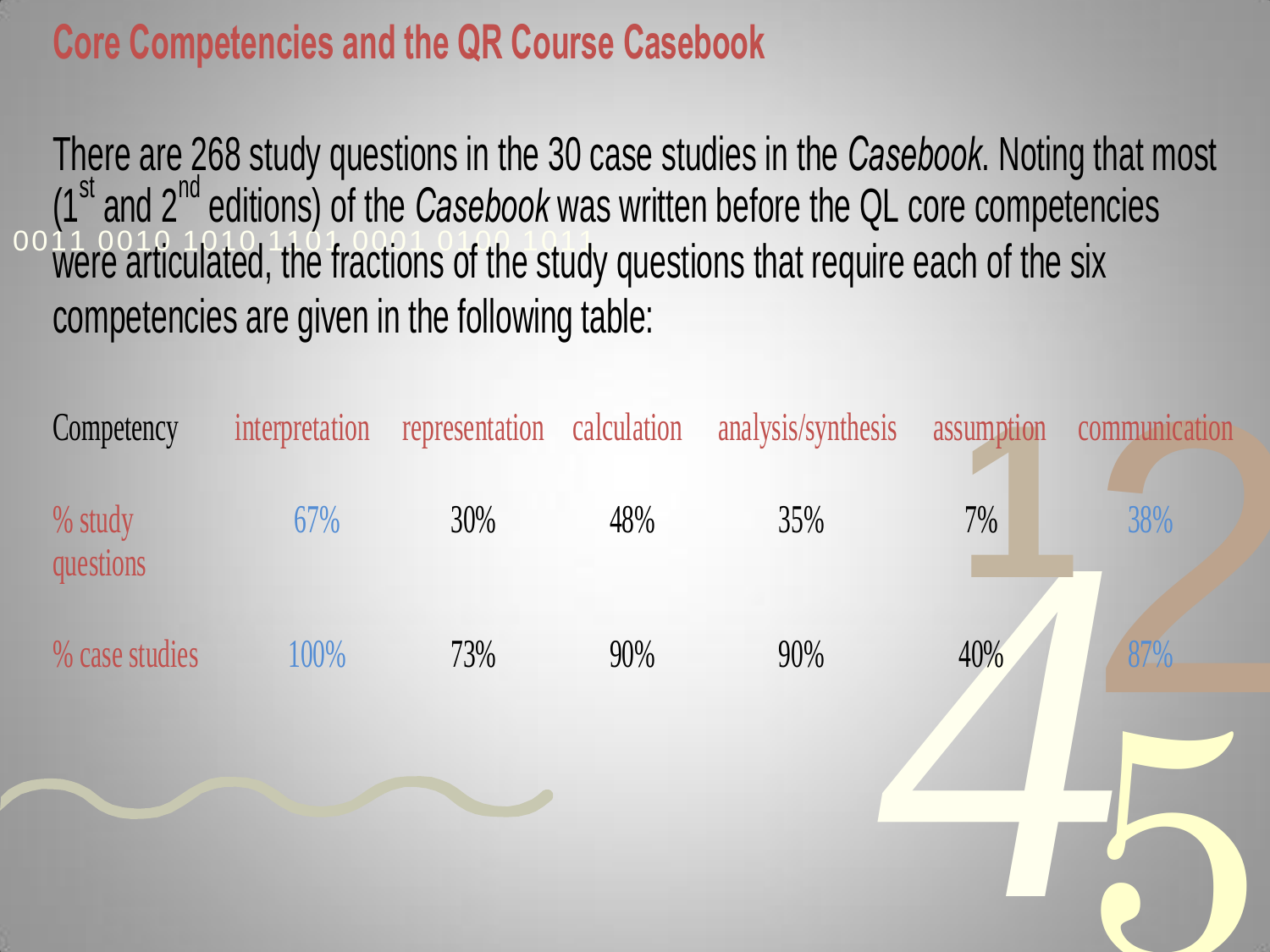## *Student voices***: Connections & Synergistic Learning**

0011 0010 1010 1101 0001 0100 1011 • *… strengths in one subject can be utilized in another.*

- *… students lose interest when they fail to see a connection between various subjects.*
- al-life<br>out the<br>**1** • *… it connects mathematical issues with real-life application, and it makes the student write out the argument.*
- *The two subjects are not really related.*
- 2 • *One does not need composition when writing out a mathematical equation.*
- Frite out the<br>Writing out a<br>Know how to 5 • *I was not good with numbers. But I do know how to write a paper.*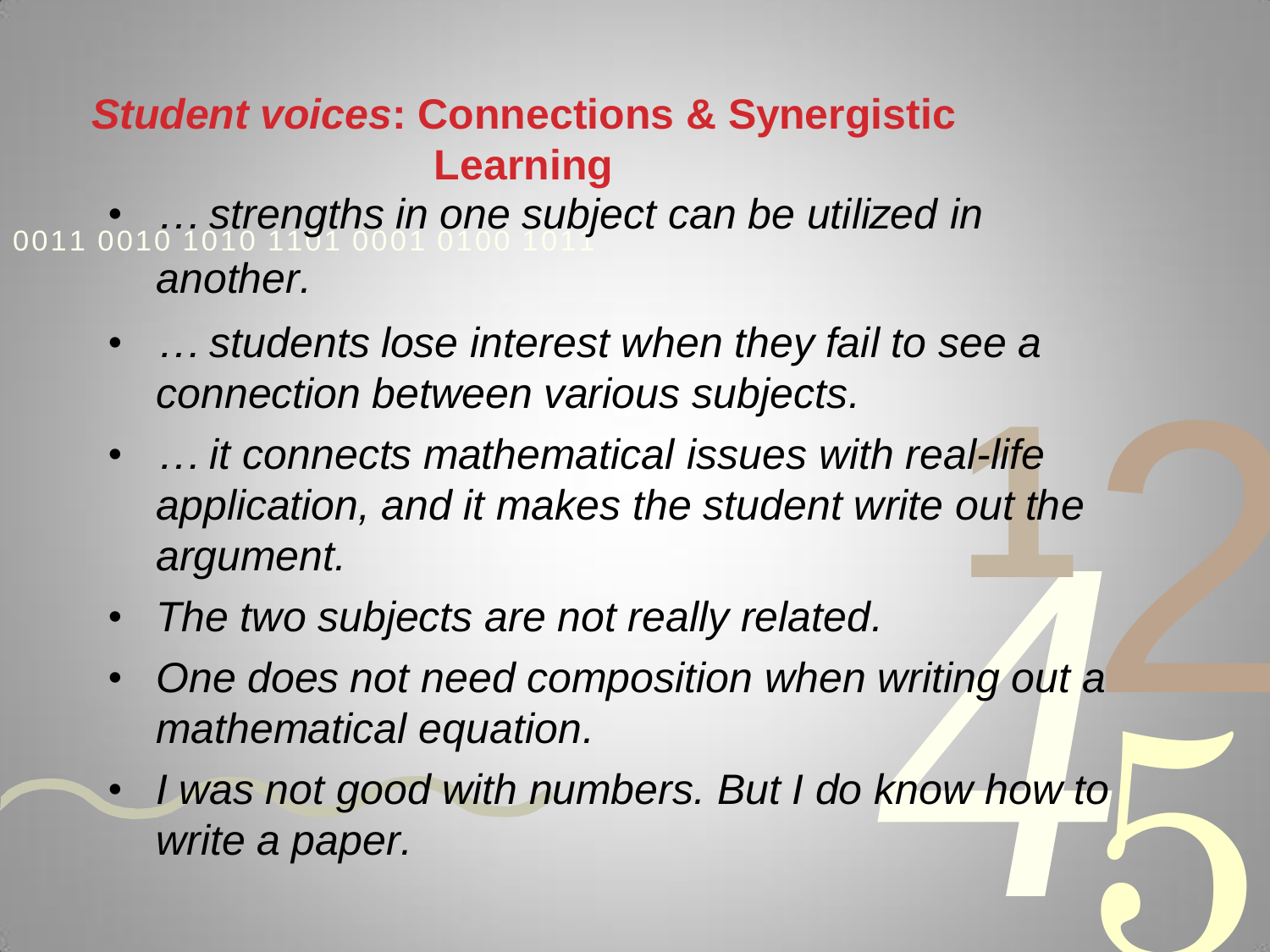# *Student voices***: Deepens Understanding**

#### 0011 0010 1010 1101 0001 0100 1011

- *… forcing students to fully understand the math concepts discussed by having to write out and explain what the math concepts mean…*
- *it helps to*<br>erent parts of  $\begin{array}{c}\n\hline\n\text{d} \\
\hline\n\text{d} \\
\hline\n\text{d}\n\end{array}$ heir mat<br><mark>elps to</mark> • *When a student has to write and explain their math and to apply it to real world problems, it helps to better understand it.*
- 5 • *… requires the student to use two different parts of the brain in one class period.*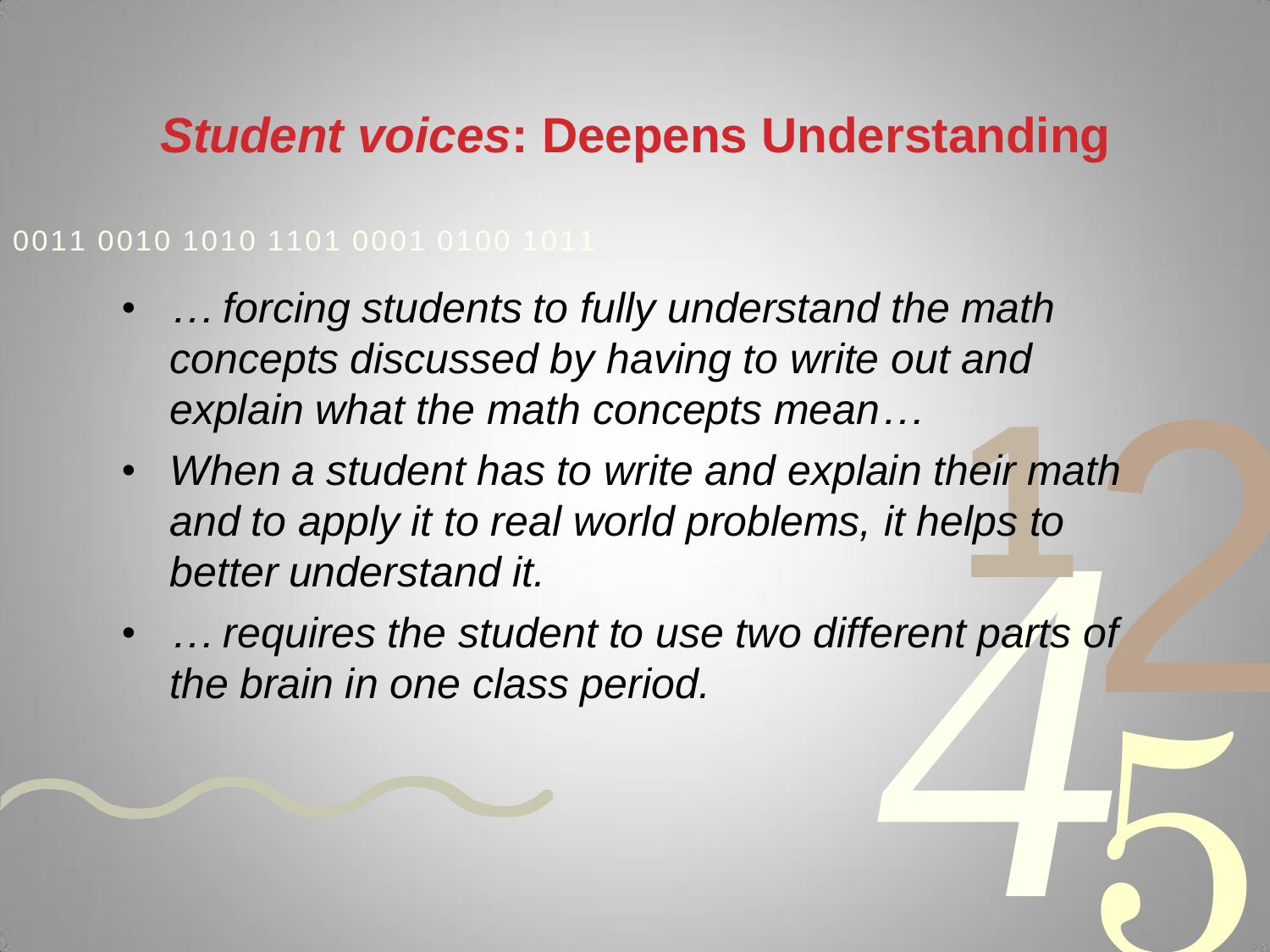# *Student voices***: For the Workforce**

- 0011 001 Teaching students how to make calculation & then *have them be able to incorporate that into writing is a great way to prepare them for a future job.*
	- nd<br>nd<br>dent<br>dent *rite, and*<br>math and<br>intity of what • *Almost any job will call for a time to read, write, and use math. Even if the job does not require math and writing skills, every day life does.*
	- *… allows us college students to get a taste of what we might be doing in our future.*
	- aste of what<br>y other student dent<br>|<br>|<br>|<br>| • *… effective for journalists majors or any other student that will be writing any type of reports.*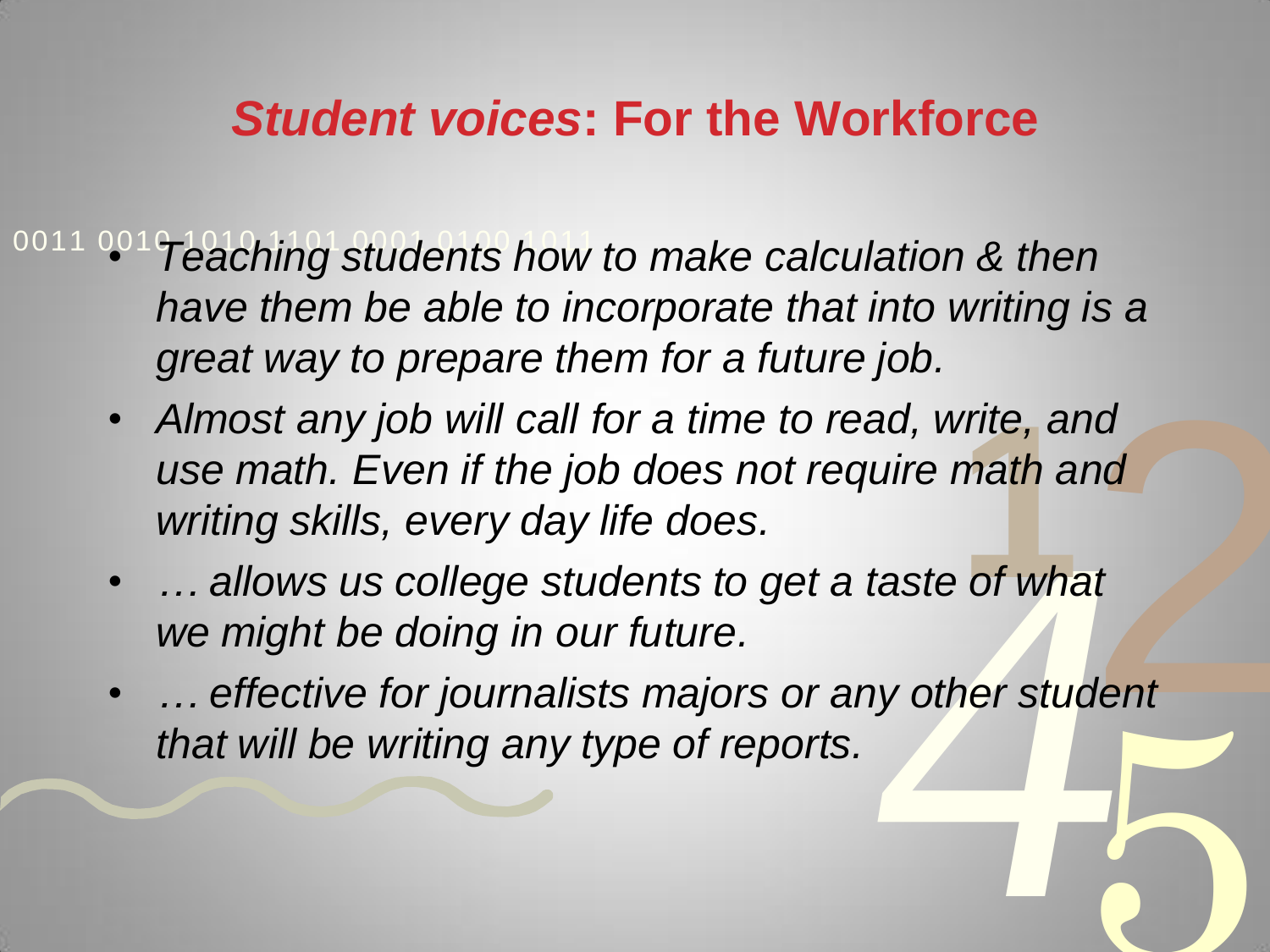# *Student voices***: Two Subjects Is Too Much**

0011 0010 1010 1101 0001 0100 1011 • *It is hard in the allotted time to provide equal instruction in math and in writing.*

- *It is very easy to get caught up in either making sure the math is correct or the writing is quality and forget to put enough attention on the other one.*
- $\begin{array}{c}\n\frac{1}{2} \\
\frac{1}{2} \\
\frac{1}{2} \\
\frac{1}{2} \\
\frac{1}{2} \\
\frac{1}{2} \\
\frac{1}{2} \\
\frac{1}{2} \\
\frac{1}{2} \\
\frac{1}{2} \\
\frac{1}{2} \\
\frac{1}{2} \\
\frac{1}{2} \\
\frac{1}{2} \\
\frac{1}{2} \\
\frac{1}{2} \\
\frac{1}{2} \\
\frac{1}{2} \\
\frac{1}{2} \\
\frac{1}{2} \\
\frac{1}{2} \\
\frac{1}{2} \\
\frac{1}{2} \\
\frac{1}{2} \\
\frac{1}{2} \\
\frac{1}{2} \\
\frac{1$ **1**<br>**1**<br>**1**<br>**1**<br>**1** • *… even though this is a math class, doing poorly on the English part can hurt you grade.*
- *… this class put too much emphasis on the composition part…*
- *n* the<br>eriod to learn<br>e.<br>want to think 5 • *… not having enough time in a class period to learn both the math side and the English side.*
- *When I am doing math, the last thing I want to think about is putting it into a paper.*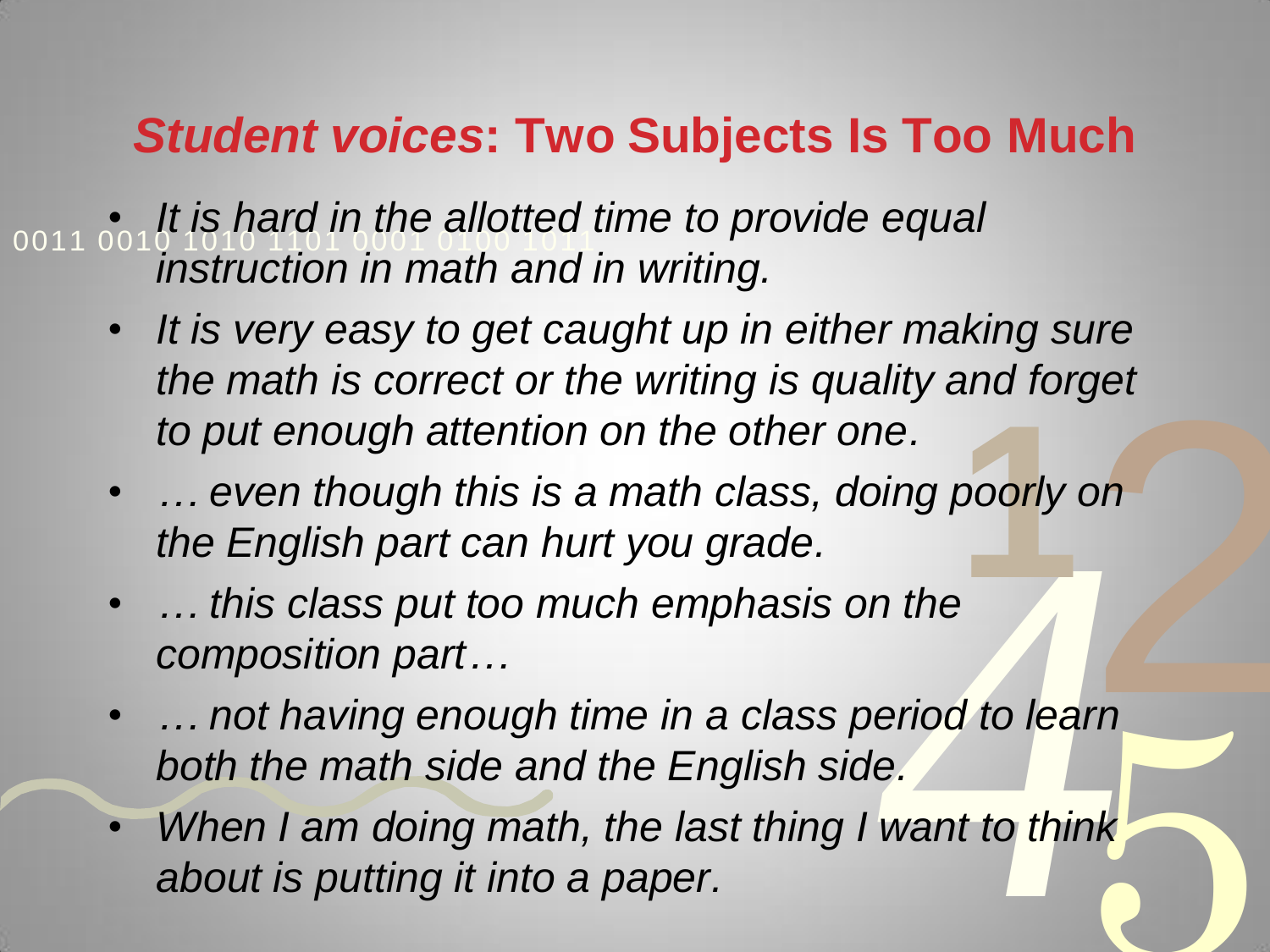#### *Faculty voices*: CITL Participants on Writing

#### 0011 0010 1010 1101 0001 0100 1011

Writing manifests thinking.

Reflective writing can reveal how well students are integrating ideas from different sources or disciplines.

*Writing is nature's way of showing you how sloppy your thinking is.*  Richard Guidon, 1989 *SF Chronicle*  cartoon

The state of the state of the state of the state of the state of the state of the state of the state of the state of the state of the state of the state of the state of the state of the state of the state of the state of t writing<br>er to<br>and to<br>gress 5 **1** disciplifies.<br>
Students need to get writing<br>
structure down in order to<br>
progress intellectually and to Students need to get writing structure down in order to communicate that progress to others.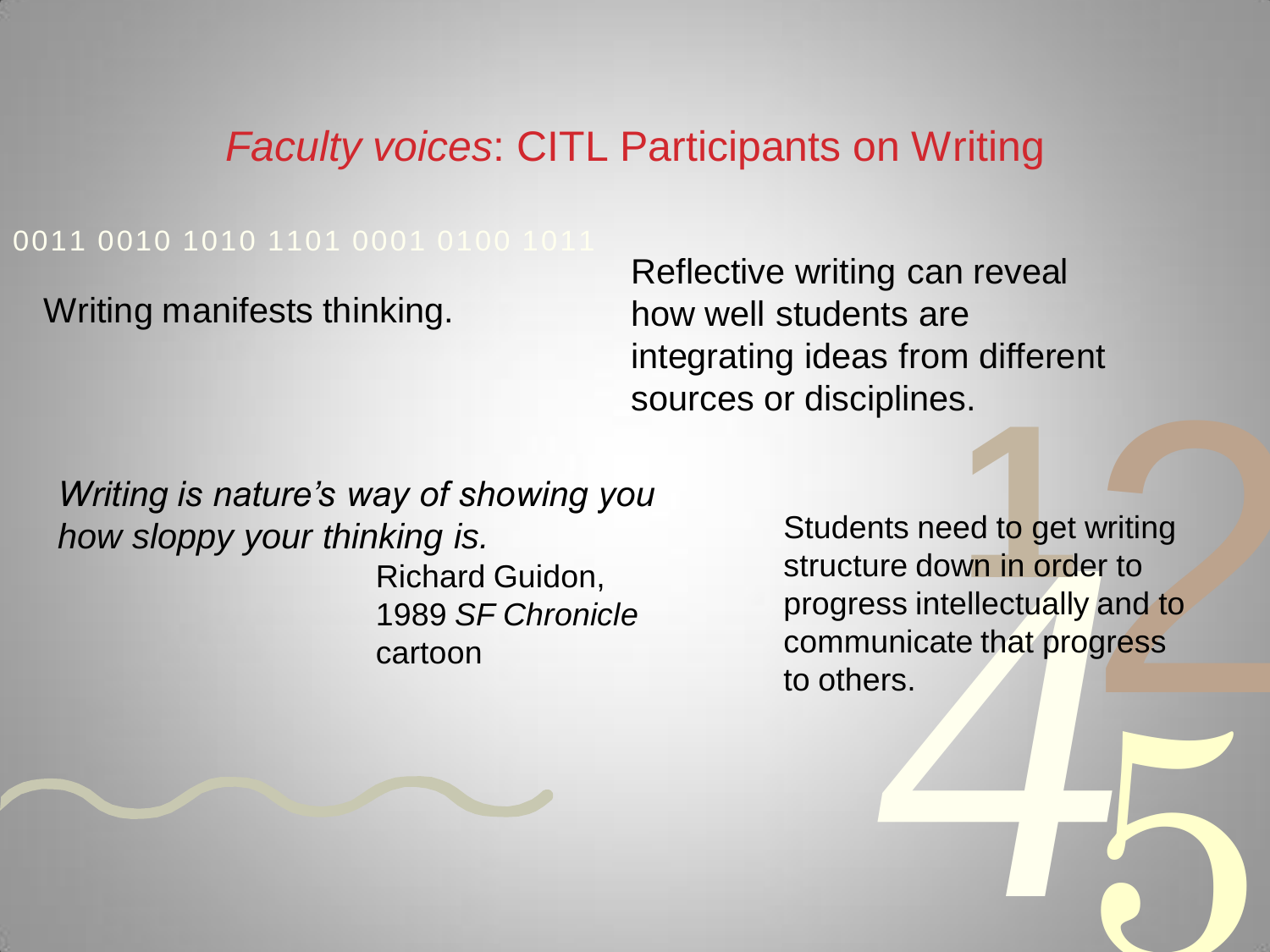# No widely accepted

0011 0010 1010 1101 0001 0100 1011

content Difficulty in measuring longterm retention and transfer of learning

No academic home – none in K-12 and none in 13-16

# *4* atior Plight of QR education

What to abstract

2 5 and generalize? What are the conceptual frameworks?

**Interdisciplinarity**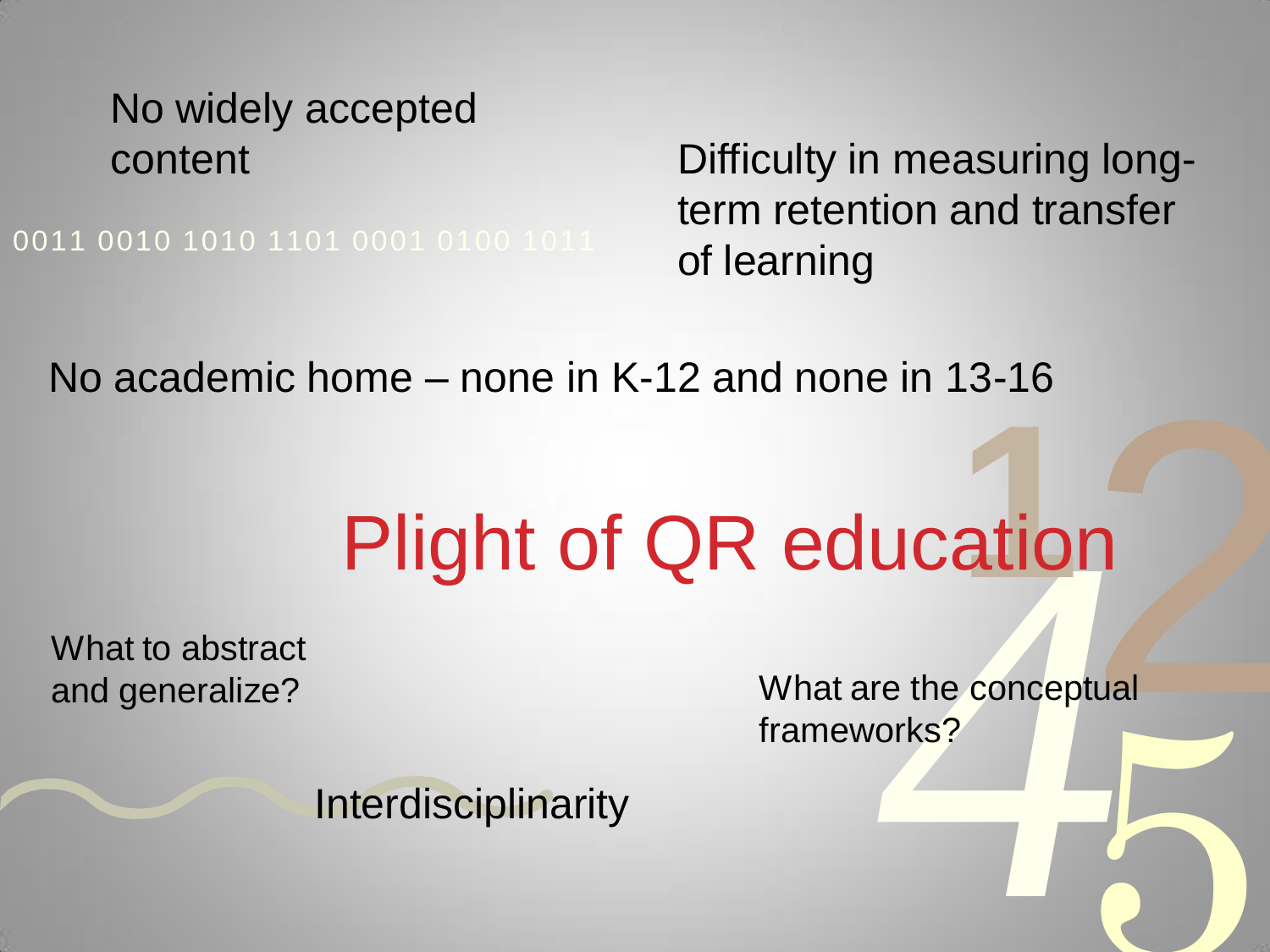#### 0011 mathematical concepts, 100 1011 **Conceptual** understanding = Comprehension of operations and relations.

Strategic competence =

mathematical problems.

Ability to formulate,

represent, and solve

Procedural fluency = Skill in carrying out procedures flexibly, accurately, efficiently, and appropriately.

5

# 2 Five Strands of Mathematical **Proficiency**

*4* **1**<br>Capacity<br>ection, Adaptive reasoning = Capacity for logical thought, reflection, explanation, and justification/

Productive disposition = Habitual inclination to see mathematics as sensible, useful, and worthwhile, coupled with a belief in diligence in one's own efficacy.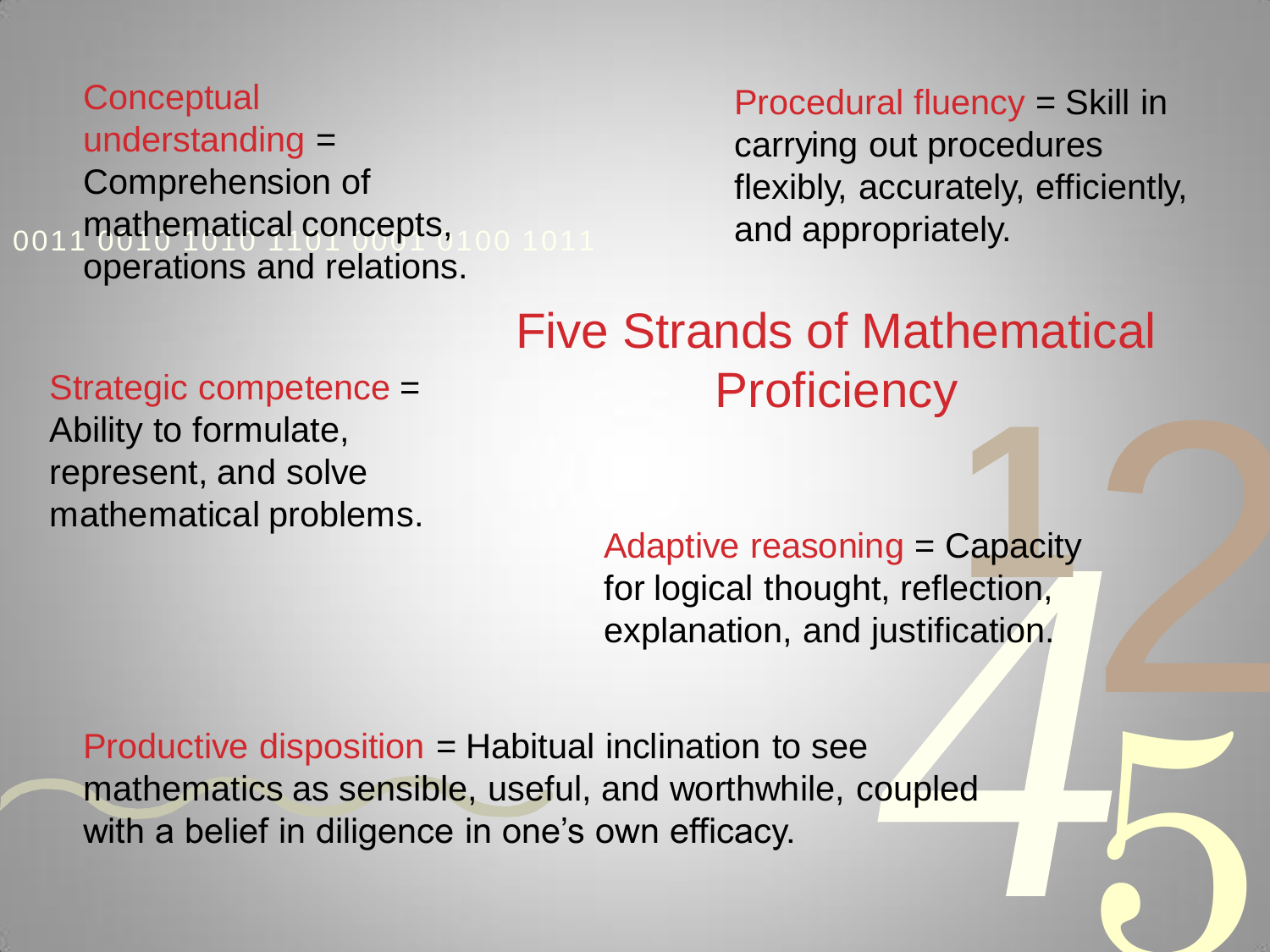#### Eight CCSSM Mathematical Practice Standards

0011 0010 1010 1101 0001 0100 1011

- **1. Make sense of problems and persevere in solving them**
- **2. Reason abstractly and quantitatively**
- 2 asoning<br>**1 3. Construct viable arguments and critique the reasoning of others**
- **4. Model with mathematics**
- **5. Use appropriate tools strategically**
- **6. Attend to precision**
- **7. Look for and make use of structure**
- d reasoning **8. Look for and express regularity in repeated reasoning**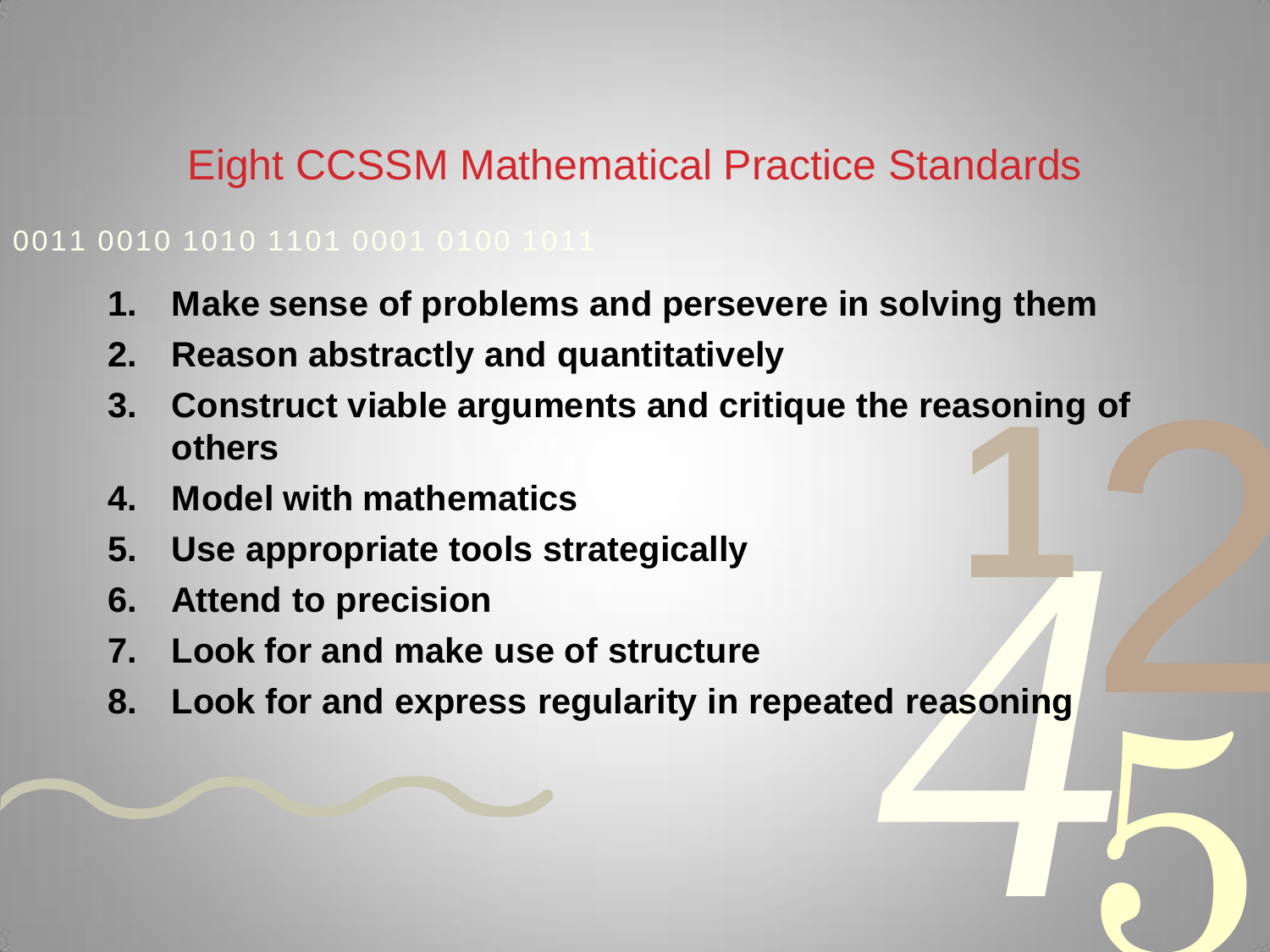0011 0010 1010 1101 0001 0100 101 Diane Halpern & Milton Hakel – Applying the Science of Leaning to the University and Beyond – *Change*, 2003

- Ten basic principles for enhancing long-term retention and transfer of learning (pp. 38-41)
	- Example: The single most important variable in promoting long-term retention and transfer is "practice at retrieval."
- *Ads with the*<br>ition than the one<br>ities." (p. 38)<br>el-good<br>Is apart upon<br>vidence." (p. 41) g<br>
One<br>
2<br>
2<br>
2<br>
2<br>
2<br>
2<br>
2<br>
3<br>
2<br>
3<br>
3<br>
3<br><br> promount<br>
itrieval."<br>
ficult to<br>
ith the<br>
than the • "But, ironically (and embarrassingly), it would be difficult to design an educational model that is more at odds with the findings of current research about human cognition than the one being used today at most colleges and universities." (p. 38)
- 5 • "There is a large amount of well-intentioned feel-good psychobabble about teaching out there that falls apart upon investigation of the validity of the supporting evidence." (p. 41)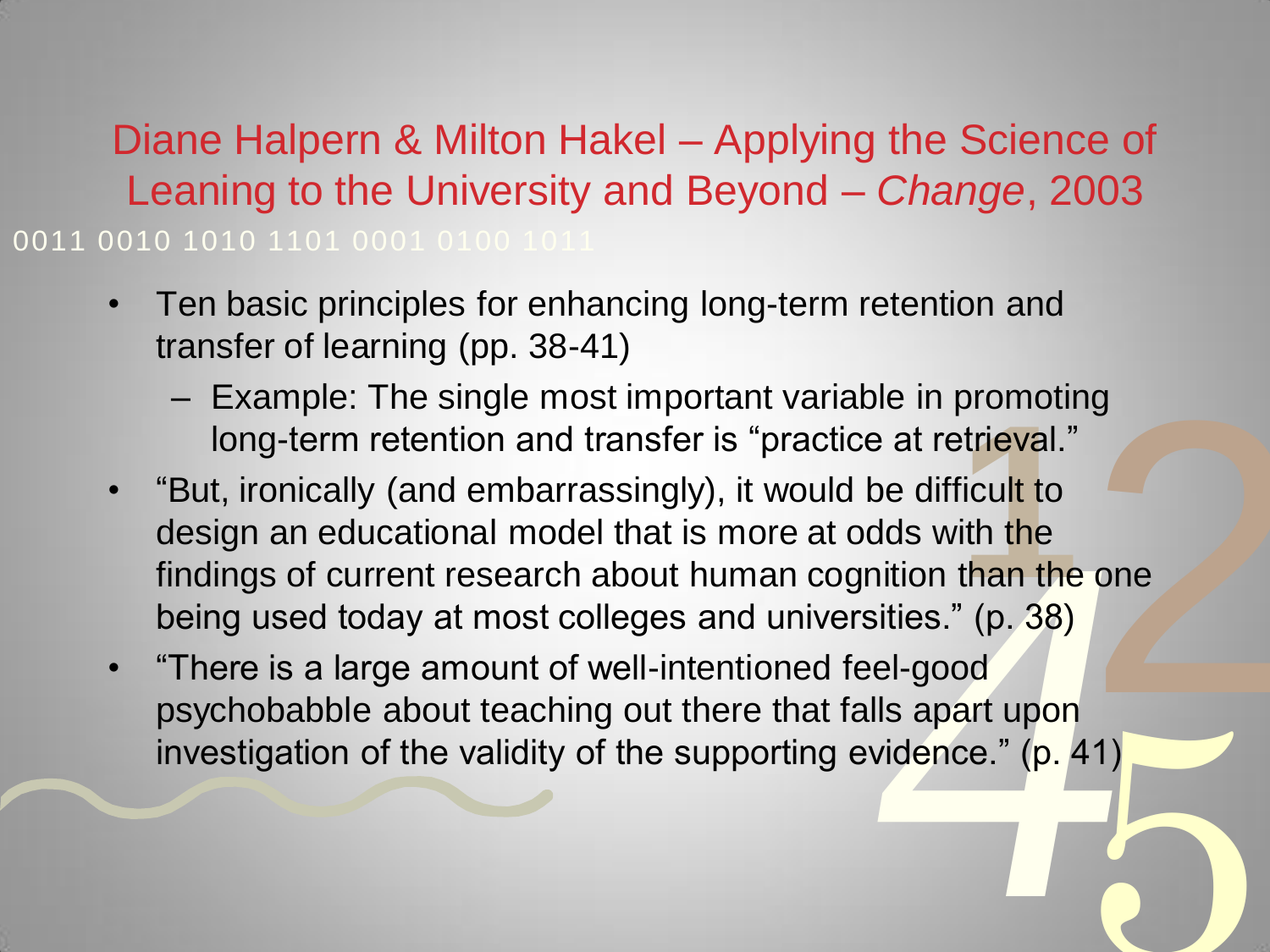### *How People Learn – Expanded Edition*, National Academies Press, 2000

- 0011 0010 1010 1101 0001 0100 1011 • Students come to the classroom with preconceptions about how the world works. If their initial understanding is not engaged, they may fail to grasp the new concepts and information that they are taught, or they may learn them for purposes of a test but revert to their preconceptions outside the classroom.
	- *4* 2 **1** • *To develop competence in an area of inquiry, students must: (a) have a deep foundation of factual knowledge, (b) understand facts and ideas in the context of a conceptual framework, and (c) organize knowledge in ways that facilitate retrieval and application.*
	- 5 • A "metacognitive" approach to instruction can help students learn to take control of their own learning by defining learning goals and monitoring their progress in achieving them.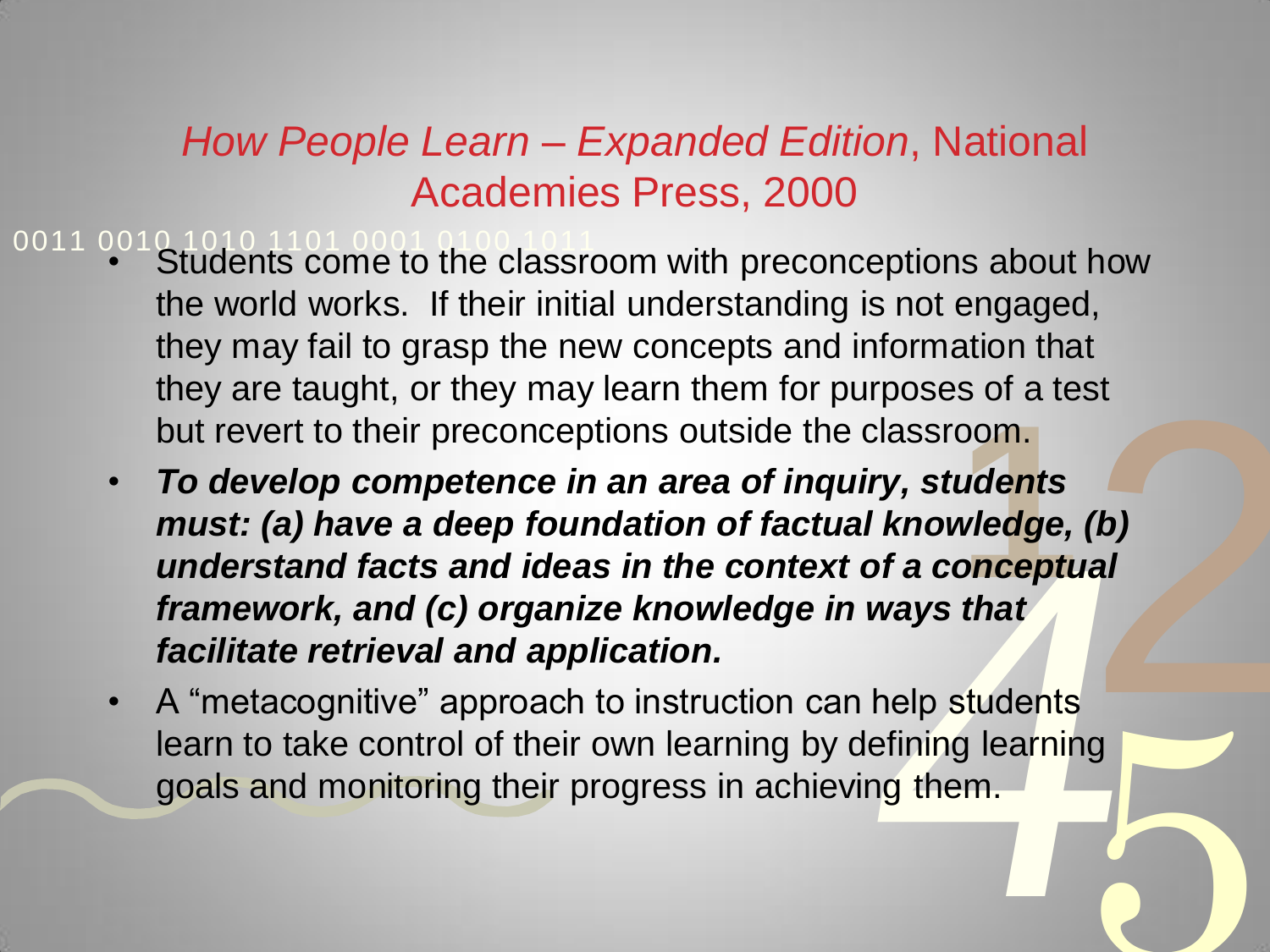0011 0010 1010 1101 0001 0100 1011 Edward Burger & Mike Starbird *– The 5 Elements of Effective Thinking*, Princeton University Press 2012

- **Earth** Understand deeply. Don't face complex issues head-on; first understand simple ideas deeply. Clear the clutter and expose what is really important.
- cceed.<br>ht. Mista<br>irtunities<br>to clarify. • **Fire** – Ignite insights by making mistakes. Fail to succeed. Intentionally get it wrong to inevitably get it more right. Mistakes are great teachers – they highlight unforeseen opportunities and holes in your thinking.
- opportunities and<br>tions to clarify and<br>estion? Working<br>your own<br>see where ideas<br>the ideas may akes<br>and<br>and<br>ing • **Air** – Raise questions. Constantly create questions to clarify and extend your understanding. What's the real question? Working on the wrong question can waste a lifetime. Be your own Socrates.
- 5 • **Water** – Follow the flow of ideas. Look back to see where ideas came from and then look ahead to see where the ideas may lead. A new idea is a beginning, not an end.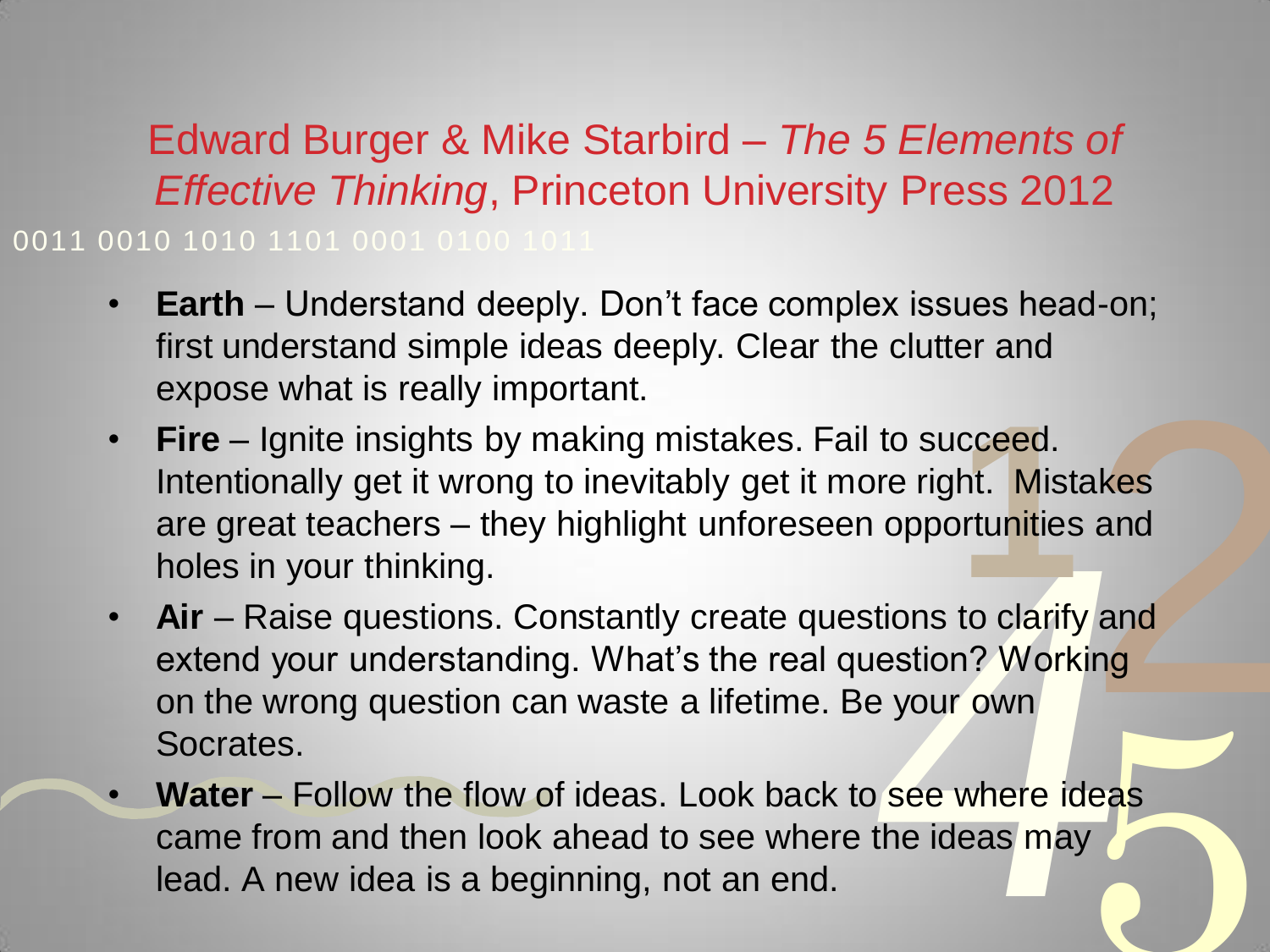### Design Principles for Arkansas QR Course

0011 0010 *Provide a venue for continued practice beyond the course (and beyond school).*

- 2. *Keep the material relevant to students' everyday contemporary world.*
- 3. *Use multiple contexts to practice quantitative reasoning.*
- ntive<br>*ision* ar 4. *Promote appreciation of arithmetical precision and the power of mathematical concepts and processes.*
- precision and<br>and processes.<br>titative<br>uations,<br>ing and writing. nd<br>ses.<br>2002 ting. 5. *Help students to structure their quantitative reasoning in resolving problematic situations, including ample doses of critical reading and writing.*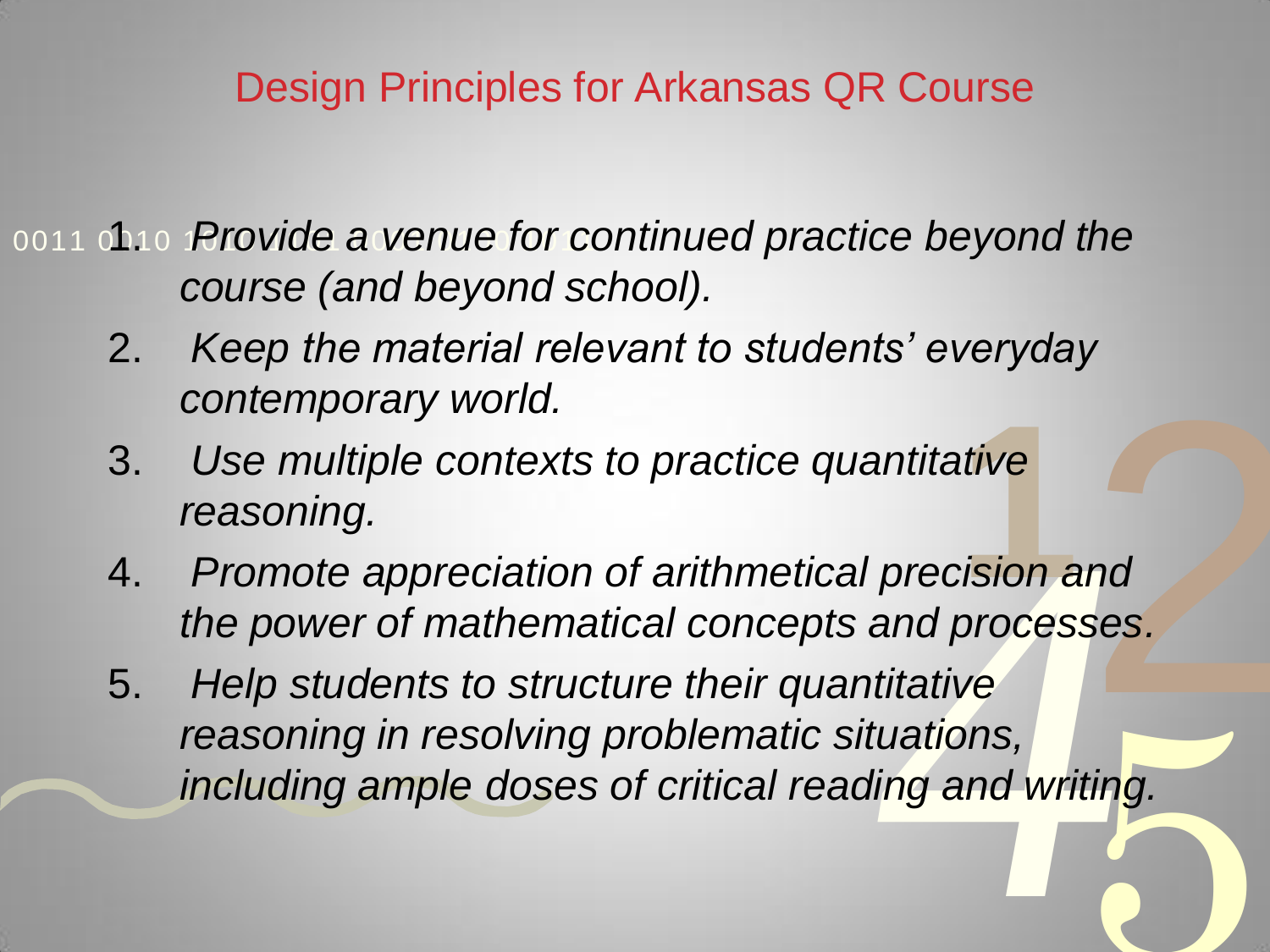Design Principles for Arkansas QR Course - Continued

0011 0010 1010 1101 0001 0100 1011

- *6. Encourage on the fly calculations and estimations.*
- *7. Increase students' supplies of quantitative benchmarks.*
- *4* 2 re<br>b e<mark>nhan</mark> *8. Encourage students to use technology to enhance and expedite understanding.*

- *9. Allow student interests to emerge.*
- *10. Provide interactive classroom environment.*